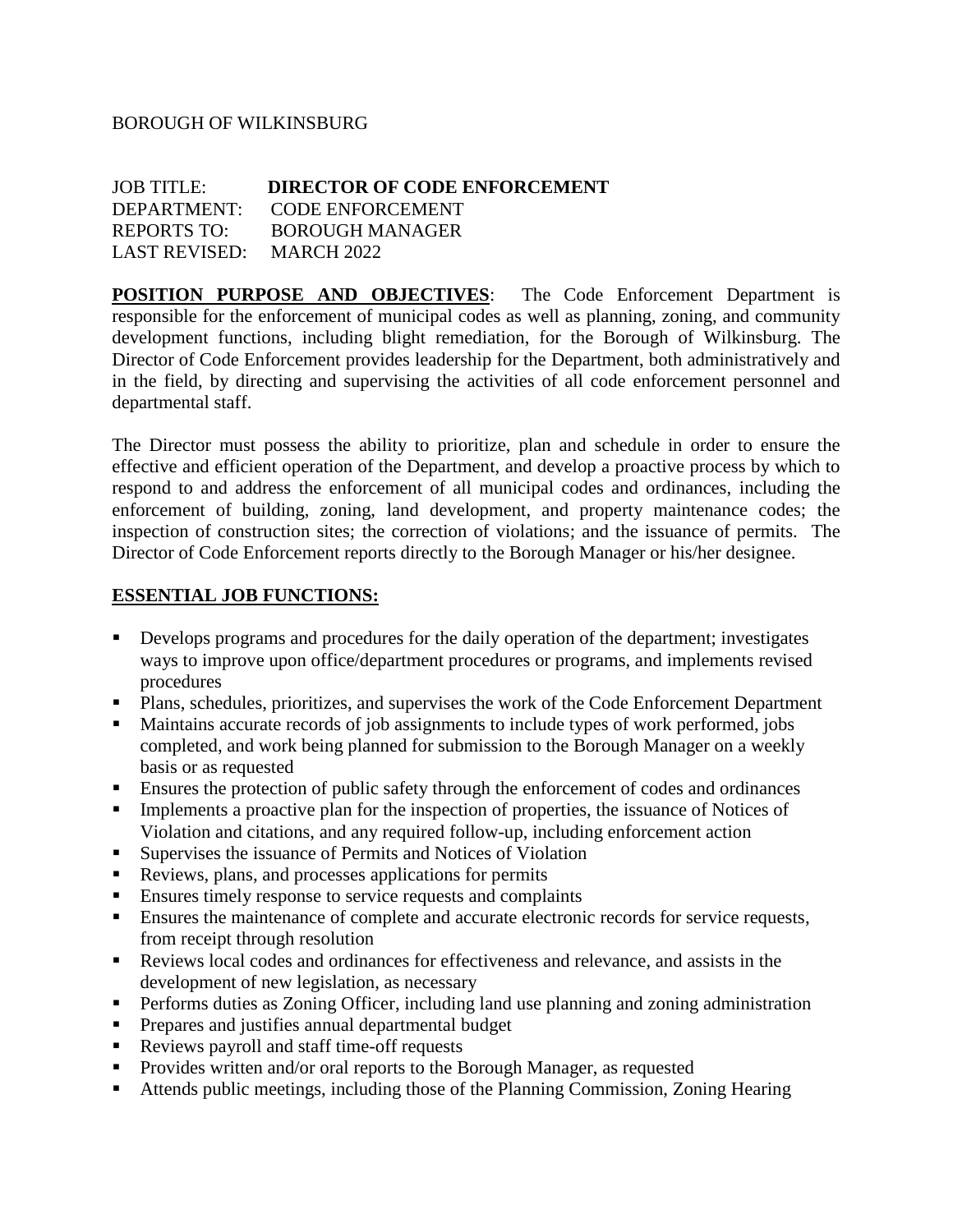Board, and Borough Council, as requested by the Borough Manager

# **KNOWLEDGE, SKILLS AND ABILITIES REQUIRED:**

- Thorough knowledge of local government administration and planning.
- Working knowledge of building codes under the International Code Council, as well as Labor and Industry requirements and municipal zoning ordinance requirements
- Ability to enforce codes and ordinances firmly and impartially
- Ability to interpret construction plans and specifications
- Thorough knowledge of the laws and regulations related to departmental activities
- Ability to plan and supervise the work of others
- Ability to prepare reports as required
- Ability to plan and justify an annual budget
- Thorough knowledge of supervisory and labor relations principles and practices
- Ability to interpret and administer union contracts
- Ability to express ideas and concepts clearly and concisely both orally and in writing
- General understanding of, or ability to operate, computer generated permit tracking systems
- Ability to establish and maintain a good working relationship with supervisors, direct reports, public officials, peers, and the general public
- Proficiency in current Microsoft Office software, including but not limited to Word, Excel, and PowerPoint
- Ability to maintain records through electronic and paper systems
- Ability to use any current or other future computer platform for documentation
- Must possess skills of verbal and non-verbal conflict resolution
- Must possess a valid PA Driver's License
- Work is performed in both an indoor and outdoor environment. The condition may vary from hot, wet and humid conditions to below zero temperatures. A moderate amount of vehicle driving is required. Employee may be required to drive a vehicle on wet, icy or snow-covered roads during routine operations, call-outs and while checking on projects.

**WORKING CONDITIONS:** Work is performed in both an indoor and outdoor environment. The condition may vary from hot, wet and humid conditions to below zero temperatures. A moderate amount of vehicle driving is required. Employee may be required to drive a vehicle on wet, icy or snow-covered roads during routine operations, call-outs and while checking on projects.

**PHYSICAL DEMANDS:** This position involves walking and standing on possibly uneven, unmaintained, slippery surfaces; climbing stairs, ladders, structures and hills; operation of a motor vehicle; Lifting materials over head to post signs and notices of violation; lift and carry office materials; pushing, pulling and reaching above, below and to the side of the body.